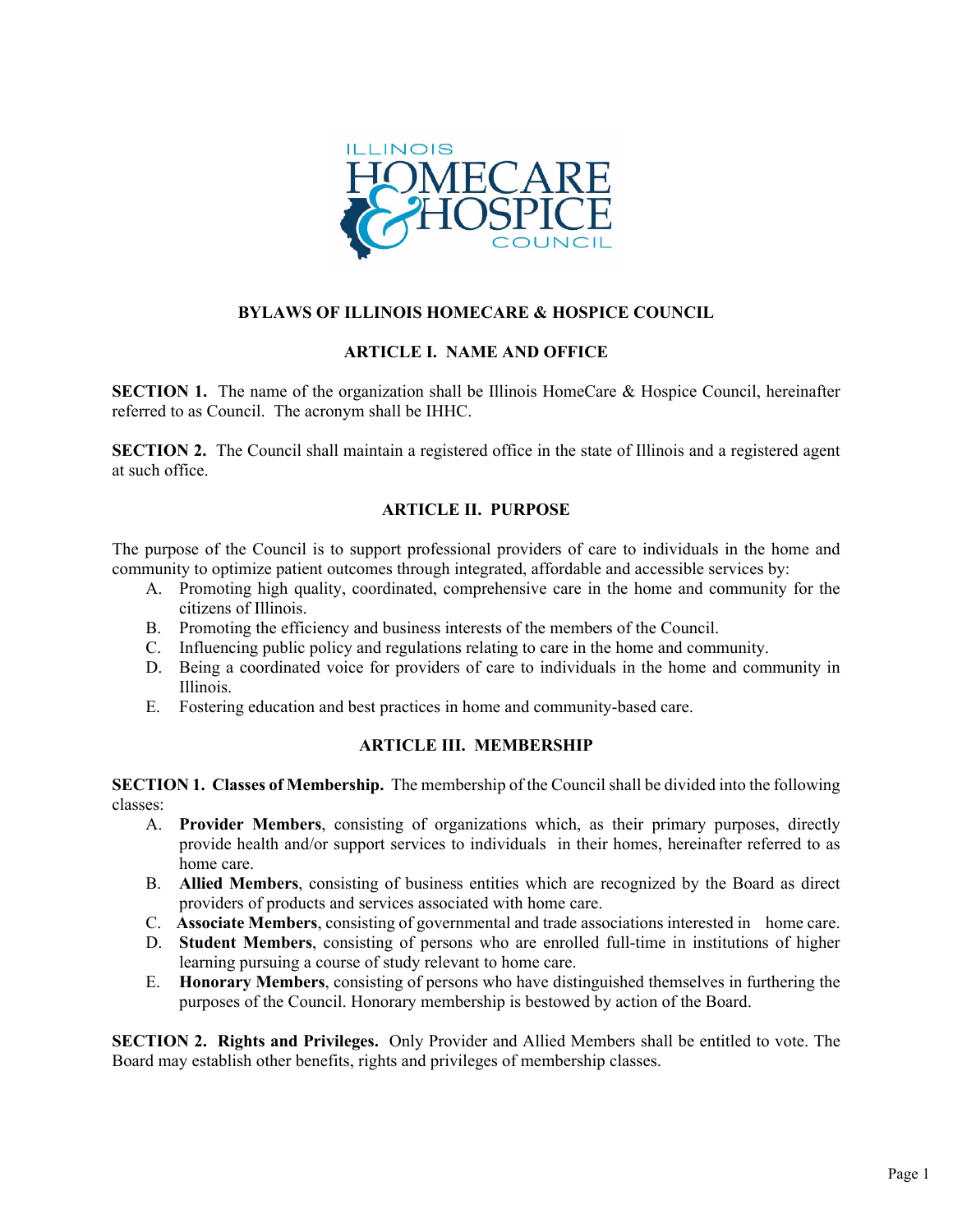**SECTION 3. Applications for Membership.** Applications for membership shall be in writing and shall provide such information with respect to the applicant as shall be prescribed by the Board.

**SECTION 4. Eligibility.** The Board shall establish procedures for determining the eligibility of applicants for particular classes of membership.

**SECTION 5. Commencement of Membership.** Upon receipt of a completed application, including agreement to abide by the IHHC Code of Ethics and the appropriate dues, the applicant will become a member of the Council.

**SECTION 6. Delegates.** Each member organization entitled to vote shall identify a delegate who is authorized to represent the member organization at all membership meetings and to cast votes in the organization's name. The organization may change its delegate at any time upon written notice, however no organization may have more than one delegate at a time.

**SECTION 7. Suspension and Termination.** Membership in the Council may be forfeited for the following reasons:

- A. Nonpayment of dues in accordance with Article IV, Section 2, of these Bylaws;
- B. Failure to comply with membership standards as established in the Code of Ethics and included in the IHHC Policy Manual;
- C. Any other conduct prejudicial to the best interest and stated policies of the Council.

Before membership may be forfeited under B or C above, a member shall be entitled to notice and hearing pursuant to policy established by the Board.

## **ARTICLE IV. DUES**

**SECTION 1. Procedure.** The Board, prior to the beginning of each fiscal year, shall adopt and promulgate to all members a schedule of dues for all classes of members for the following fiscal year and shall establish the schedule for dues payment.

**SECTION 2. Non-Payment.** The Executive Director shall notify any member whose dues have not been received at the Council office within 30 days of the time the dues became payable. If the dues are not received within the following 30 days, the member shall, without further notice, be dropped from the rolls and thereupon forfeit all benefits, rights and privileges of membership. The Board may, for good cause shown, extend the time for payment of dues and continuation of membership privileges upon request of a member.

**SECTION 3. Refund.** Members that voluntarily terminate their membership shall not be eligible for a refund of dues.

# **ARTICLE V. REGIONS, DISTRICTS AND SECTIONS**

**SECTION 1. Regions.** The Council shall have six Regions established by the Board . A member may affiliate with more than one Region for the purposes of attending meetings and receiving mailings.

**SECTION 2. Districts.** The Council shall have three districts. Regions I and II shall comprise the Northern District. Regions III and IV shall comprise the Western District and Regions V and VI shall comprise the Southern District. The members of each district shall elect one director to serve on the IHHC Board.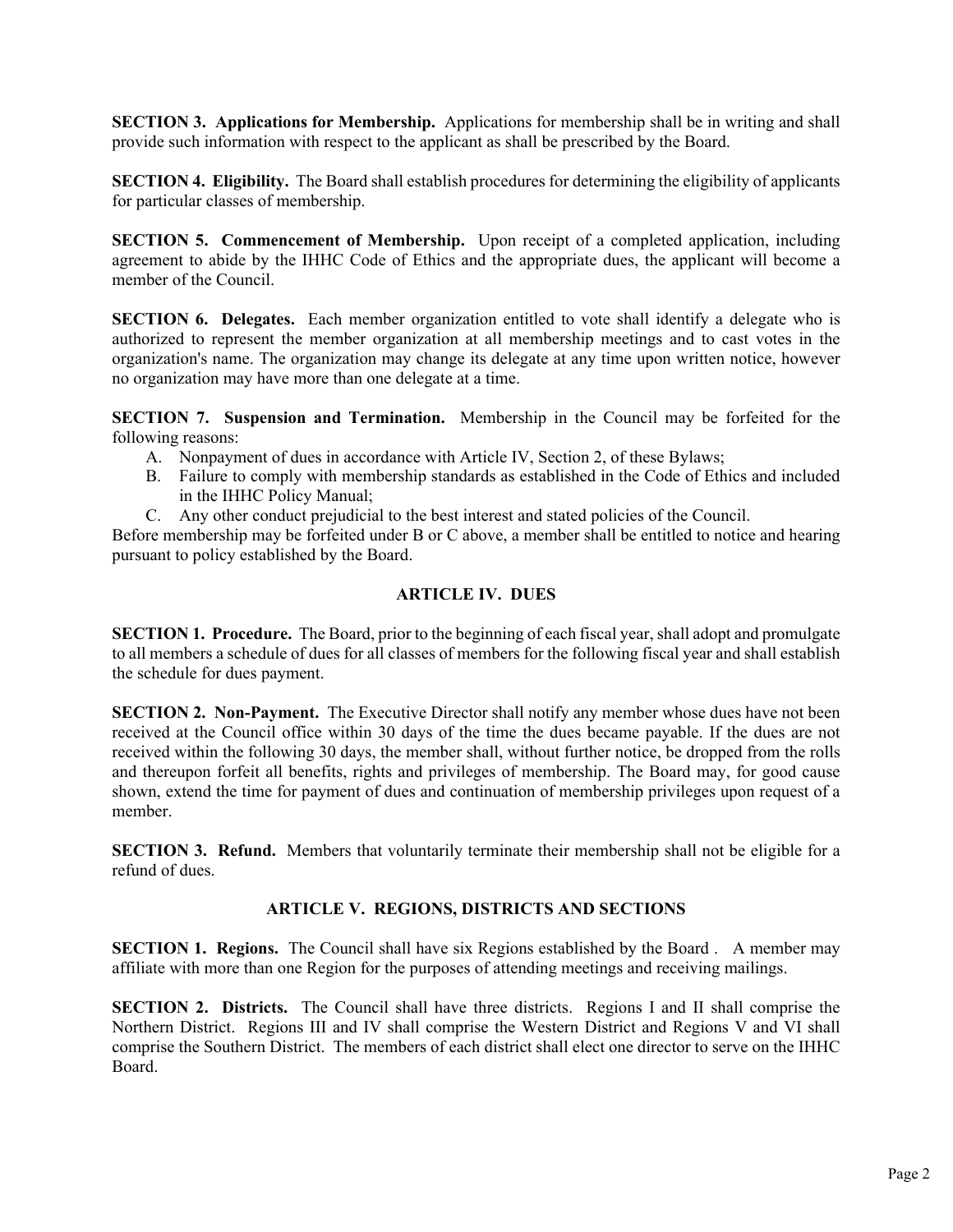#### **SECTION 4. Powers and Responsibilities.**

- A. Region chairs shall be appointed by the IHHC President with recommendation of the corresponding District Director and the Leadership Development and Awards Committee and shall be responsible for calling and presiding at meetings of the Region no fewer than two times annually.
- C. A Section or District may recommend policies and positions to the Board for adoption on behalf of the Council.

#### **ARTICLE VI. MEMBERSHIP MEETINGS**

**SECTION 1. Annual Meeting.** There shall be an annual membership meeting held at such place, day and hour as may be determined by the Board.

**SECTION 2. Special Meetings.** A special membership meeting may be called at any time by the President or the Board, and shall also be called by the Secretary upon the written request of 25% of the members entitled to vote. Special meetings shall be held at such place, day, and hour as may be designated by the individual(s) calling the meeting.

**SECTION 3. Notice.** Written or electronic notice stating the place, day and hour of the meeting shall be delivered to each member not less than 30 days before the date of the meeting. In the case of a special meeting, the notice will include the purpose or purposes for which the meeting is called, and shall be delivered not less than ten days before the date of the meeting. The attendance of a member at any meeting shall waive notice of such meeting, except where a member attends a meeting for the express purpose of objecting to the transaction of business because the meeting is not lawfully called.

**SECTION 4. Record Date for Voting.** The record date for determining members entitled to notice of, or to vote at, any membership meeting, or to make a determination of members for any other proper purpose, shall be the date 45 days immediately preceding the meeting.

**SECTION 5. Quorum.** Twenty percent of the members entitled to vote, represented by delegates in person, shall constitute a quorum at any membership meeting. The members present at a duly called or held meeting at which a quorum is present may continue to do business until adjournment, notwithstanding the withdrawal of enough members to leave less than a quorum, provided that any action taken (other than adjournment) is approved by a vote greater than or equal to that which would have been necessary had a quorum been present.

#### **SECTION 6. Voting.**

- A. Each member entitled to vote shall be entitled to cast one vote on each matter submitted to a vote of members.
- B. Except as provided in Section 5 above, the affirmative vote of a majority of the members present and entitled to vote , shall be the act of the members, unless the vote of a greater number of members is required by law, the Articles of Incorporation, or these Bylaws.
- C. The Board may adopt procedures for voting by the membership.

**SECTION 7. Proxies.** No member may act by proxy on any matter. This shall not affect a member's ability to participate in a mail or electronic ballot.

**SECTION 8. Informal Action.** The Board may adopt procedures for the voting of the membership without a meeting, provided that in no event shall the number of votes necessary to take action be less than the minimum number of votes that would be necessary to take such action at a meeting.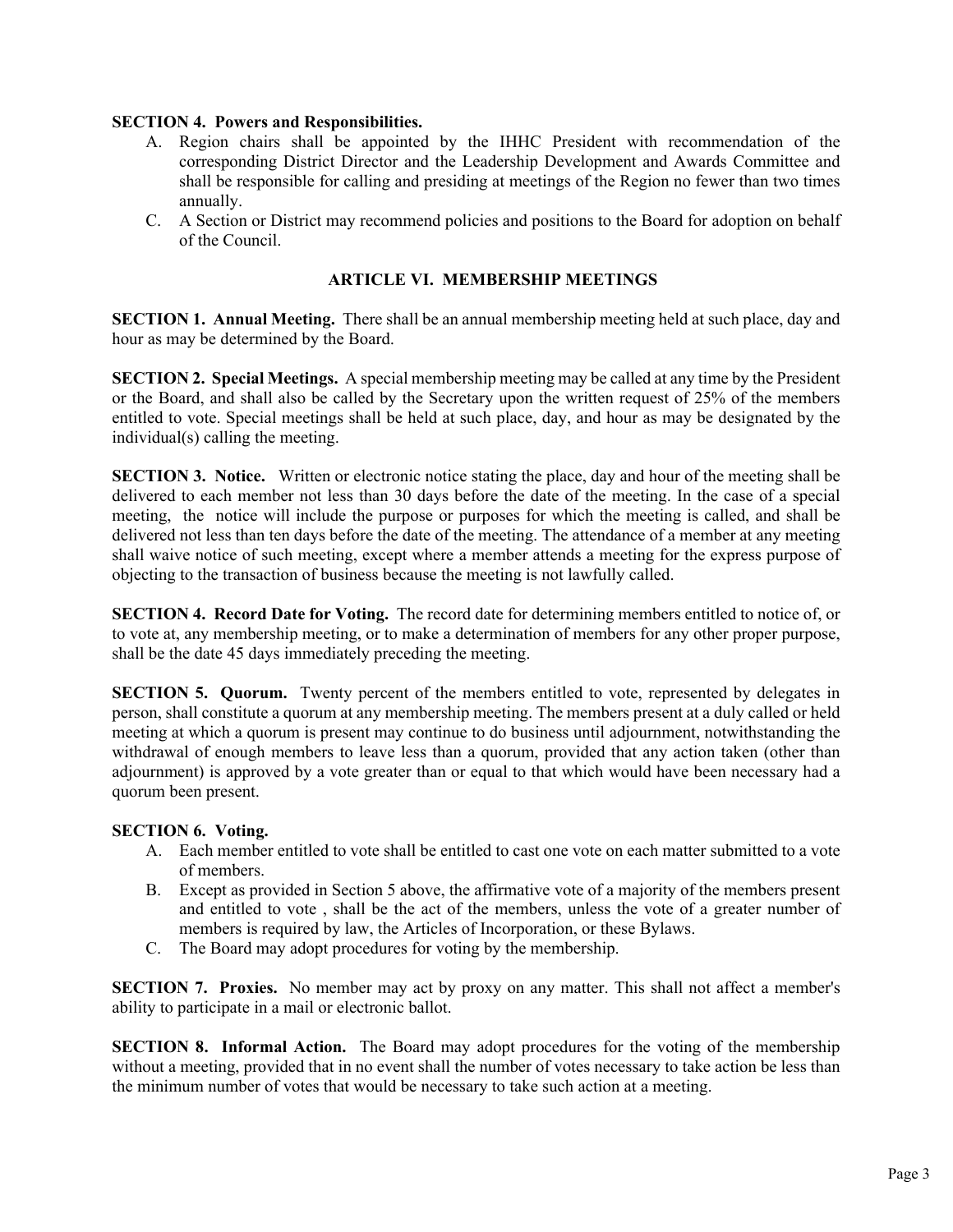#### **ARTICLE VII. OFFICERS**

**SECTION 1. Determination.** The officers of the Council shall be President, Vice-President, Secretary, Treasurer, and immediate Past President.

**SECTION 2. Qualifications.** To hold the position of President, Vice-President or Secretary, a person must hold an executive, administrative or management level position in a Provider Member organization, and must have served on the Board or as a committee chair or Region chair within the previous five years. To hold the office of President, a person must have held the office of Vice-President. To hold the position of Treasurer, a person must have served on the Board or as a committee chair or as a member of the Finance Committee within the previous five years and possess financial academic or experience credentials.

**SECTION 3. Multiple Offices.** No individual may concurrently hold more than one office.

**SECTION 4. Nominations and Election.** Nominations and election of officers shall be conducted in accordance with Article XII of these Bylaws.

**SECTION 5. Responsibilities.** Each elected officer shall be an *ex officio* voting director of the Board, with all of the rights, responsibilities and duties of any other voting director.

- A. **President.** The President shall serve as the chief policy official for the Council, shall serve as Chair for membership meetings and Board meetings, and shall appoint members and Chairs of Council committees and Region Chairs to the extent permitted by these Bylaws.
- B. **Vice-President.** The Vice-President shall assume the duties of the President in case of the absence or incapacity of the President and shall automatically succeed to the Presidency.
- C. **Secretary.** The Secretary shall oversee the books and records of the Council and shall be responsible for keeping the minutes of membership meetings and Board meetings and delivering proper notice of annual, regular or special membership meetings to the members. The Secretary shall serve as Parliamentarian to the Council. The Secretary may be selected to Chair an ad hoc Bylaws Work Group consisting of no less than three persons whenever such a panel is established by the Board to review and recommend changes to these Bylaws.
- D. **Treasurer.** The Treasurer shall oversee the financial affairs of the Council and shall report on the financial status of the Council to the members at the annual and regular membership meetings and to the Board at each regular Board meeting.
- E. **Immediate Past President.** The immediate Past President shall be available for assistance and counsel to the Board and shall undertake responsibilities as requested by the President.

**SECTION 6. Terms.** Each officer shall hold office for a term of two years or until a successor is chosen, or until his or her death, resignation or removal. An officer who has served more than half a term is considered to have served a full term in that office. An officer shall serve no more than 3 consecutive terms. The Vice-President shall automatically succeed to the Presidency.

**SECTION 7. Resignation.** An officer may resign at any time by giving written notice to the President or Secretary. Such resignation is effective when the notice is delivered unless the notice specifies a future date.

**SECTION 8. Removal.** An officer may be removed from office for failure to comply with standards which may be prescribed from time to time by the Board, or for any other conduct prejudicial to the best interest and stated policies of the Council. Such action may be taken by a vote of the membership of the Board.

**SECTION 9. Vacancies.** If an office, other than that of President, shall become vacant or is declared vacant by the Board, such position may be filled by appointment for the remainder of the unexpired term.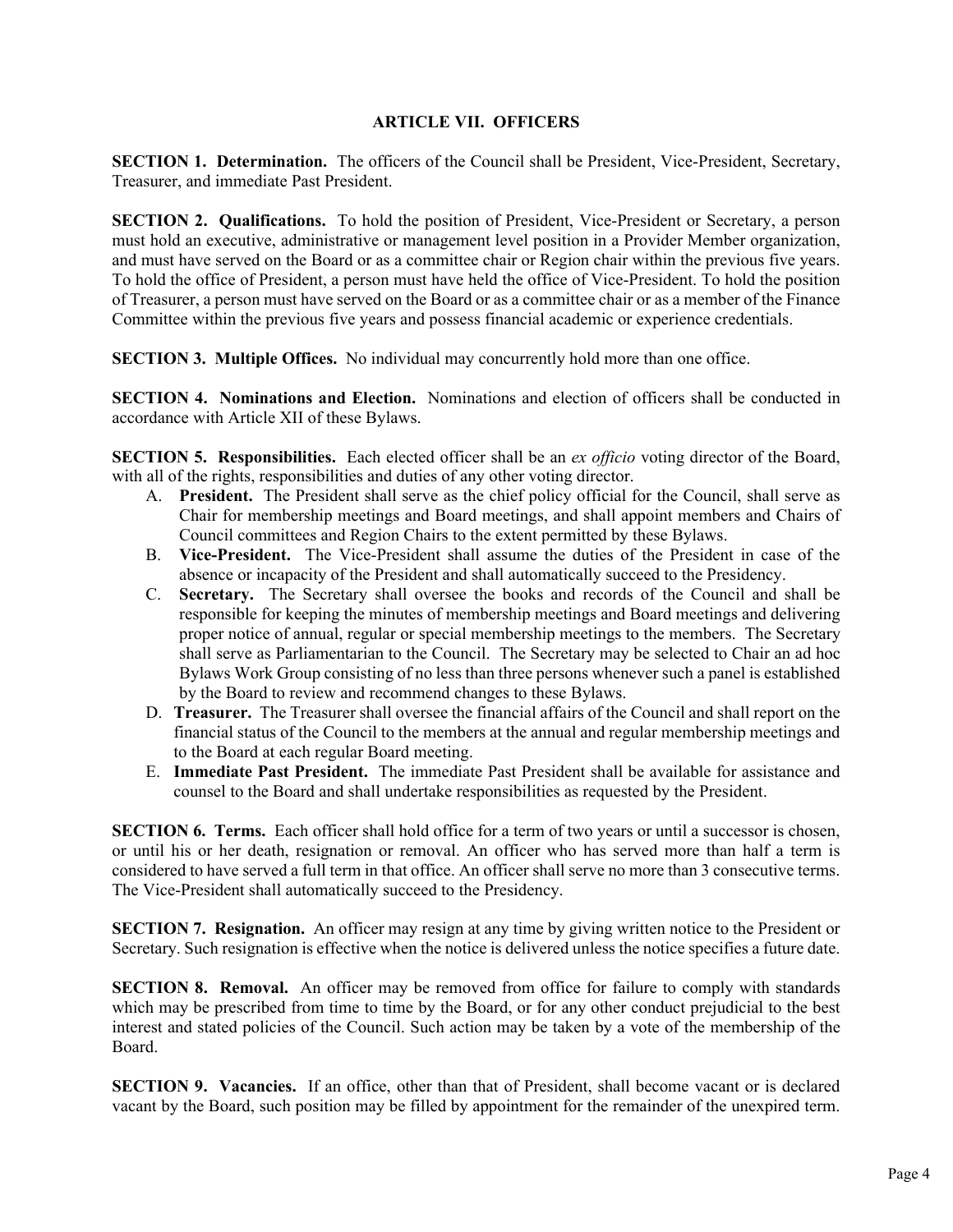The appointment shall be recommended by the President and approved by the Board. If the office of President becomes vacant or is declared vacant by the Board, the Vice-President shall become President for the remainder of the unexpired term, and the office of Vice-President shall be declared vacant. If more than 90 days remain in the term of Vice President, a special election shall be held to fill the vacancy..

## **ARTICLE VIII. DIRECTORS**

**SECTION 1. Composition.** The Board shall consist of the following individuals:

- A. One director elected from each District listed in Article V, Section 2, to be elected by the members eligible to vote in each District.
- B. One director elected from each Section established in accordance with Article V, Section 3, to be elected by the members eligible to vote in each Section.
- C. The elected Council officers, listed in Article VII, Section 5, who shall serve as *ex-officio* directors entitled to vote.
- D. The Executive Director, who shall serve as an *ex-officio* director without vote, and shall be entitled to attend all Board meetings and discussions with the exception of those meetings or discussions which are held to discuss the Executive Director's performance.
- E. At-large director (s) if established by the Board. At large directors shall be elected by a vote of all members eligible to vote.
- F. The immediate Past President of the Council if available.

The term director as used in the Article shall refer to any member of the Board.

**SECTION 2. Qualifications.** To hold the position of director, a person must be an owner, officer or employee of a member eligible to vote.

**SECTION 3. Nominations and Election.** Nominations and election of directors shall be conducted in accordance with Article XII of these Bylaws.

**SECTION 4. Term.** Each director shall hold office for a term of two years and until a successor is chosen, or until his or her death, resignation or removal. No director may serve more than three consecutive terms (including terms served as an officer unless that person becomes Vice President or President). A director who has served more than half a term is considered to have served a full term in that office.

**SECTION 5. Resignation.** A director may resign at any time by giving written notice to the President or Secretary. Such resignation is effective when the notice is delivered unless the notice specifies a future date.

**SECTION 6. Removal.** A director may be removed from office for failure to comply with standards which may be prescribed from time to time by the Board, or for any other conduct prejudicial to the best interest and stated policies of the Council. Such action may be taken by a vote of the members entitled to vote and voting.,

**SECTION 7. Vacancies.** If the position of a director shall become vacant or is declared vacant by the Board, such position may be filled by appointment for the remainder of the unexpired term. The appointment shall be recommended by the President, following consultation with the Leadership Development and Awards Committee, and approved by the Board, which shall ensure to the extent practicable that the individual appointed is a representative of the same Section or District as the vacating director.

#### **ARTICLE IX. BOARD**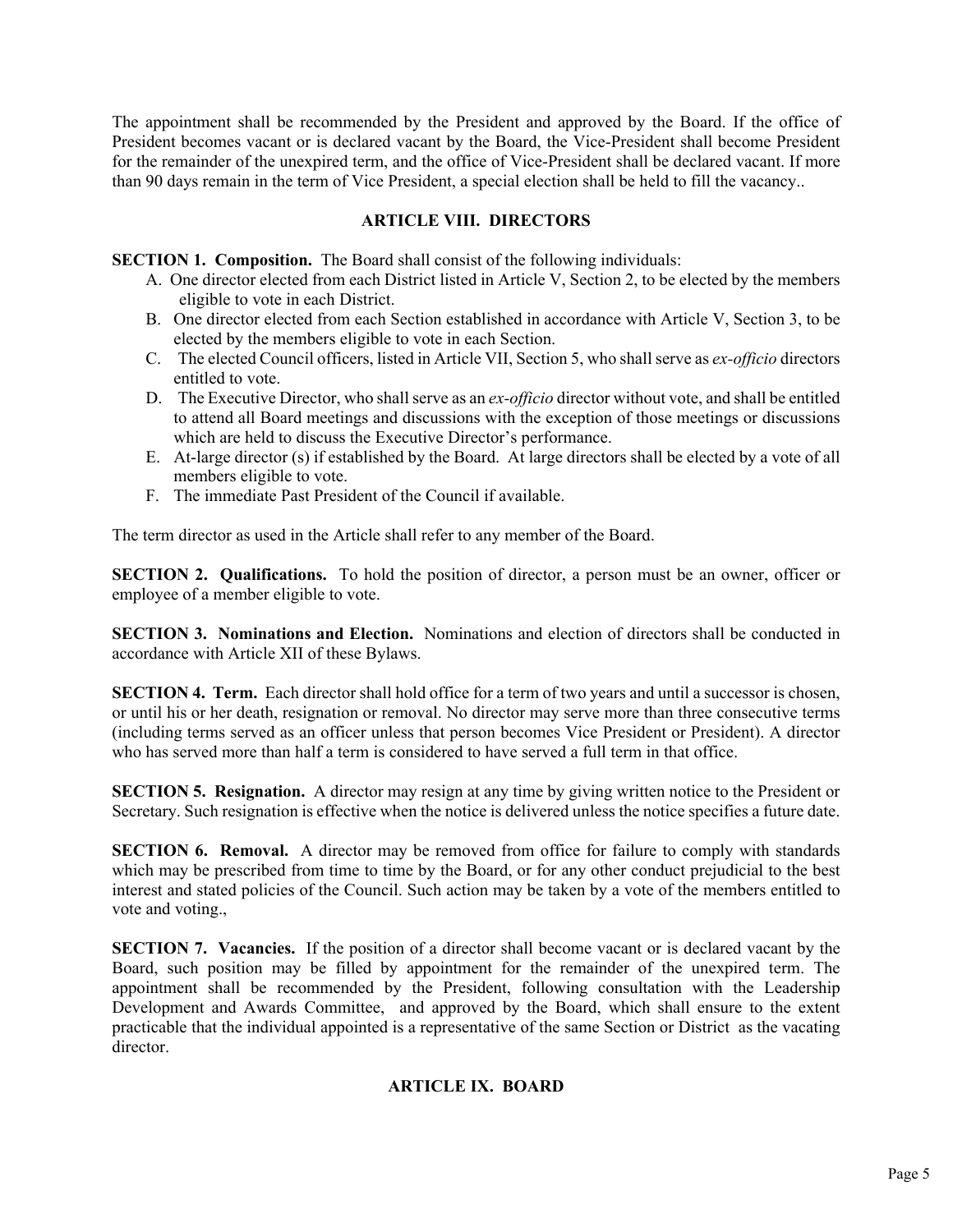**SECTION 1. Multiple Positions.** No director may concurrently hold more than one position on the Board.

**SECTION 2 . Powers.** The Board shall be the chief policy-making body of the Council and shall:

- A. Establish policy for managing the affairs of the Council;
- B. Have charge of the Council's assets and property;
- C. Establish policy for the Council and its committees, Sections, Regions, officers, and staff, and issue public statements with respect to Council policy;
- D. Perform all other acts and all other functions as may be necessary to further the objectives of the Council in a manner consistent with these Bylaws including the authorization of such relationships with other organizations interested in home care services as may further the objectives of the Council.
- E. Be responsible for developing, reviewing and revising the strategic plan to ensure that the needs of IHHC members are met.

**SECTION 3 . Regular Meetings.** Regular Board meetings shall be held at least four times a year at such place, day and hour as may be determined by the President.

**SECTION 4 . Special Meetings.** Special Board meetings may be called from time to time by the President, Executive Committee or 33% of the directors then in office.

**SECTION 5 . Notice.** Written or electronic notice of the meeting date and location shall be delivered to each director not less than one week before the date of the meeting. In the case of a special meeting, the notice will include the purpose or purposes for which the meeting is called, and shall be delivered not less than 48 hours before the date of the meeting. If mailed, notice shall be deemed delivered when deposited in the United States mail, addressed to the director's address as it appears on the Council records, with firstclass postage prepaid thereon. The attendance of a director at any meeting shall waive notice of such meeting, except where a director attends a meeting for the express purpose of objecting to the transaction of business because the meeting is not lawfully called. The business to be transacted at, or the purpose of, any regular meeting need not be specified in the notice, or waiver of notice, of such meeting, unless specifically required by law or by these Bylaws. A meeting attended by all directors shall be a valid meeting without notice.

**SECTION 6. Quorum.** A majority of directors then in office shall constitute a quorum for the transaction of business.

**SECTION 7 . Invitees.** Committee Chairs shall be invited to attend all regular Board meetings. The Board may invite any individual to attend any Board meeting. An invitee may be asked to leave the meeting if the Board votes to go into closed session.

**SECTION 8 . Voting.** The act of a majority of directors present and voting at a meeting at which a quorum is present shall be the act of the Board, unless the act of a greater number is required by law, the Articles of Incorporation or these Bylaws.

**SECTION 9 . Proxies.** No director may act by proxy on any matter. This shall not affect a director's ability to participate in a mail ballot.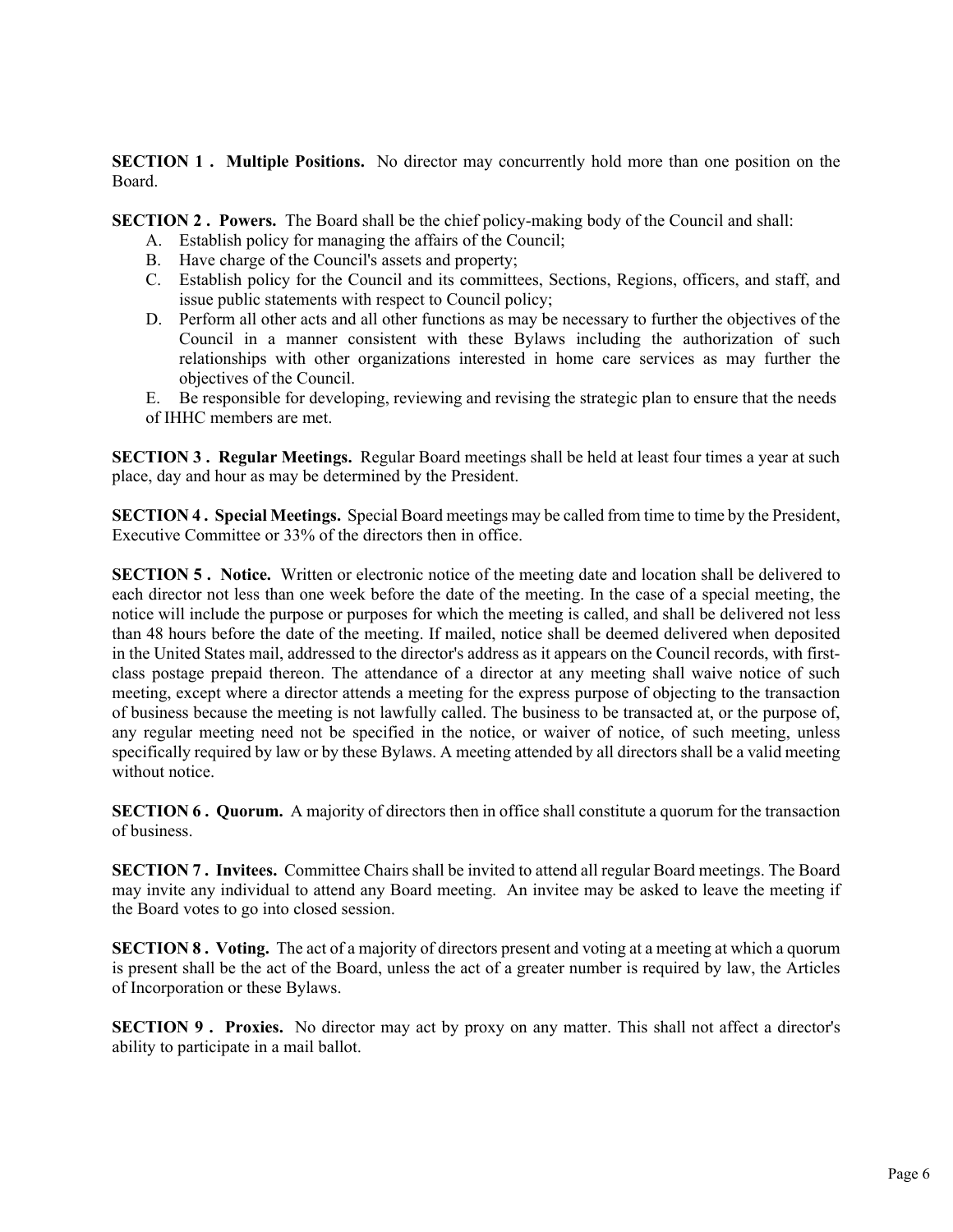**SECTION 10. Liability of Directors.** A director who is present at a meeting at which action on any Council matter is taken is conclusively presumed to have assented to the action taken unless the director's dissent or abstention is entered in the minutes of the meeting.

## **SECTION 11 . Conflict of Interest.**

A. The Board shall maintain a comprehensive conflict of interest policy in accordance with all applicable laws and regulations.

**SECTION 12 . Executive Committee.** The Executive Committee of the Board shall consist of the President, Vice-President, Secretary, Treasurer and immediate Past President, and shall be chaired by the President. Each member of the Executive Committee shall be entitled to exercise one vote in decisions of the committee. The Executive Committee shall exercise all powers of the Board between Board meetings, except that it may not:

- A. Adopt a plan for the distribution of the Council's assets, or for the dissolution of the Council;
- B. Adopt, amend or repeal these Bylaws or the Articles of Incorporation, nor recommend the same to the membership;
- C. Fill vacancies on the Board;
- D. Elect, appoint or remove any officer or director;
- E. Adopt a plan of merger or consolidation, or authorize the sale of all or substantially all of the Council's property or assets.

The Executive Committee shall keep minutes of its meetings..

# **ARTICLE X. MANAGEMENT COMPANY**

**SECTION 1. Hiring and Oversight.** The Board shall have the authority to appoint, discharge, and set reimbursement for a management company.

**SECTION 2. Responsibilities.** As an employee of the management company, the Executive Director shall be assigned to act as Executive Director of the Council and as such shall be the chief administrative officer and registered agent of the Council.

# **ARTICLE XI. COMMITTEES**

**SECTION 1. Standing Committees.** Standing committees of the Council shall include at least the following:

- A. The **Finance & Audit Committee** shall consist of no less than three persons. It shall review and make recommendations to the Board on all financial matters of the Council, including the determination and collection of dues, the formulation and implementation of the budget, and the retention of an outside auditor. The committee may require such reports from Council officers and staff as may be necessary for carrying out its functions. The Treasurer shall serve as Chair.
- B. The **Leadership Development and Awards Committee** shall consist of no less than three persons. It shall study the leadership requirements of the Council, identify individuals who have the experience and qualities that meet the Council's needs, interview prospective candidates and secure their consent to serve if elected, and present a slate of candidates to the membership in accordance with Article XII. The committee shall solicit nominees and oversee selection of recipient and presentation of Council awards and make recommendations to the Board regarding any additional awards or appropriate member recognition.

**SECTION 2. Other Committees.** The Board may create such other committees and task forces or work groups as may be necessary to further its objectives. Charges to these committees, work groups and task forces shall be defined and resources allocated to reflect the priorities outlined in the Strategic Plan.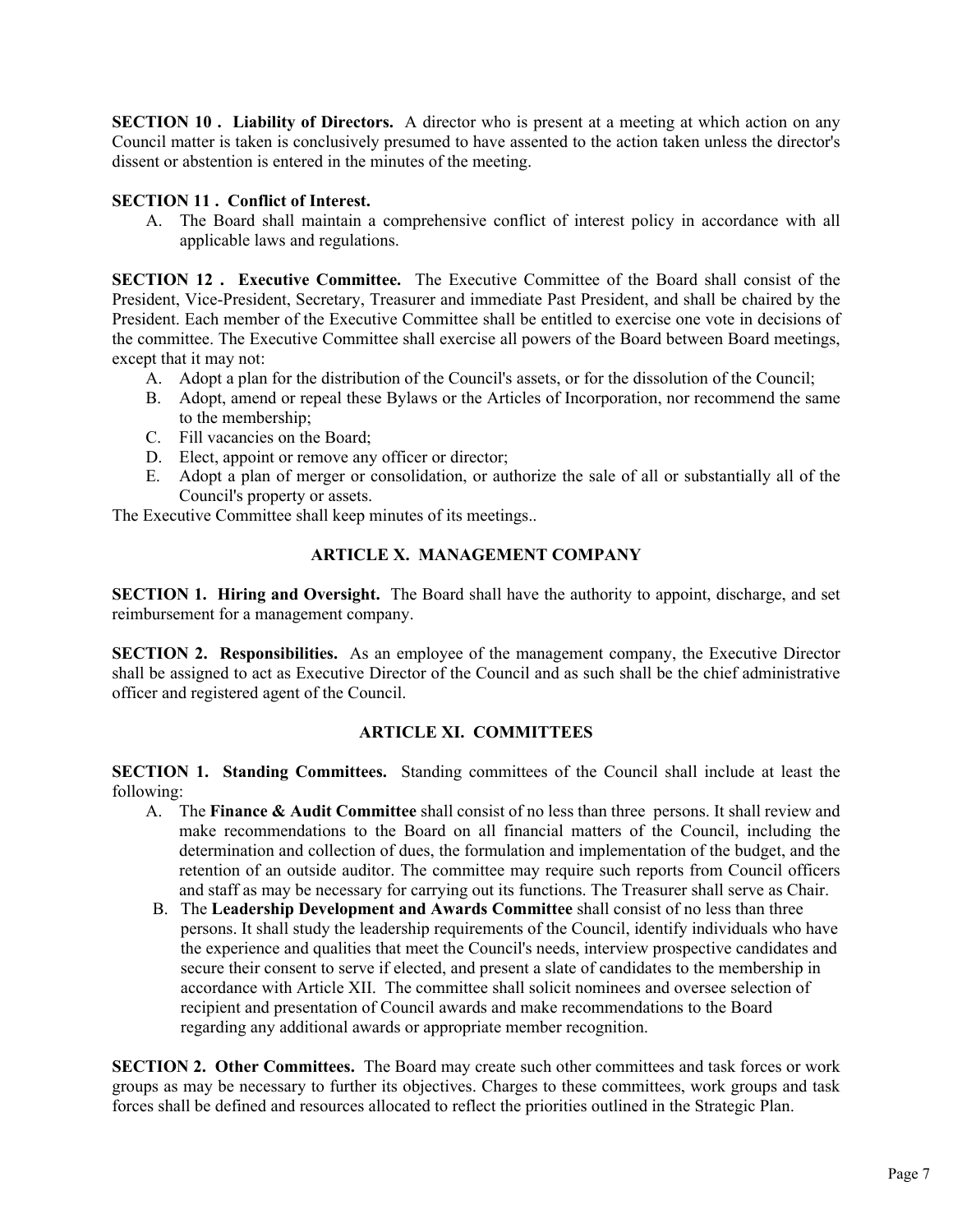**SECTION 3. Appointments.** Members of all Council committees, except the Leadership Development and Awards Committee, shall be appointed by the President, unless stipulated otherwise by the Board when the committee is created. The members of the Leadership Development and Awards Committee shall be appointed by the Board.

**SECTION 4. President as Invitee.** The President shall be an invitee to all committee meetings except the Leadership Development and Awards Committee.

**SECTION 5. Vacancies.** If a committee position shall become vacant, such position may be filled by appointment of the President for the remainder of the unexpired term.

**SECTION 6. Meetings.** Each committee shall meet at such place, day and hour as shall be determined by its Chair.

**SECTION 7. Quorum.** A majority of the members of any committee shall constitute a quorum.

**SECTION 8. Voting.** Each member of a committee shall be entitled to exercise one vote in the decisions of the committee. The act of a majority of committee members present and voting at a meeting shall be the act of the committee.

**SECTION 9. Committees of the Board.** The only committee that is considered to be a committee of the Board is the Executive Committee.

## **ARTICLE XII. ELECTIONS**

**SECTION 1. Timing.** Elections shall be held no more than three months prior to each annual membership meeting. To preserve continuity in Council operations, terms of directors shall be staggered. A.

**SECTION 2. Nominations.** The Leadership Development and Awards Committee shall prepare a slate of qualified candidates for each expiring term of officers and directors, after actively soliciting suggestions of qualified individuals from the membership. The Leadership Development and Awards Committee shall submit the slate of candidates to the Board for approval. The Board will then give notice of the proposed slate to the members entitled to vote no less than 45 days before the date of the annual meeting. The slate will be held open for at least 10 days, during which time additional eligible candidates may be added to the slate by petition of delegates of ten members entitled to vote. The Leadership Development and Awards Committee shall ensure that each slated candidate has agreed to accept the responsibilities and duties of the position and meets the requirements of the office or position sought. It shall also request a brief biographical fact sheet from each candidate.

**SECTION 3. Method.** Candidates for positions having only one nominee and for which no petitions have been received shall be considered elected. Election for other candidates shall take place by mail , email or fax ballot. In the case of a tie, the management company shall use a random method of chance to select the victor. The President or his/her designee will announce the results of the election at the annual meeting. Those elected shall assume their positions on the business day following the last day of the annual conference.

**SECTION 4. Challenge of Election.** A member eligible to vote who has reason to believe (1) ineligible members have voted, (2) procedures required in these Bylaws for carrying out a fair election were not correctly interpreted or followed, (3) procedures or actions during the election were unauthorized or illegal,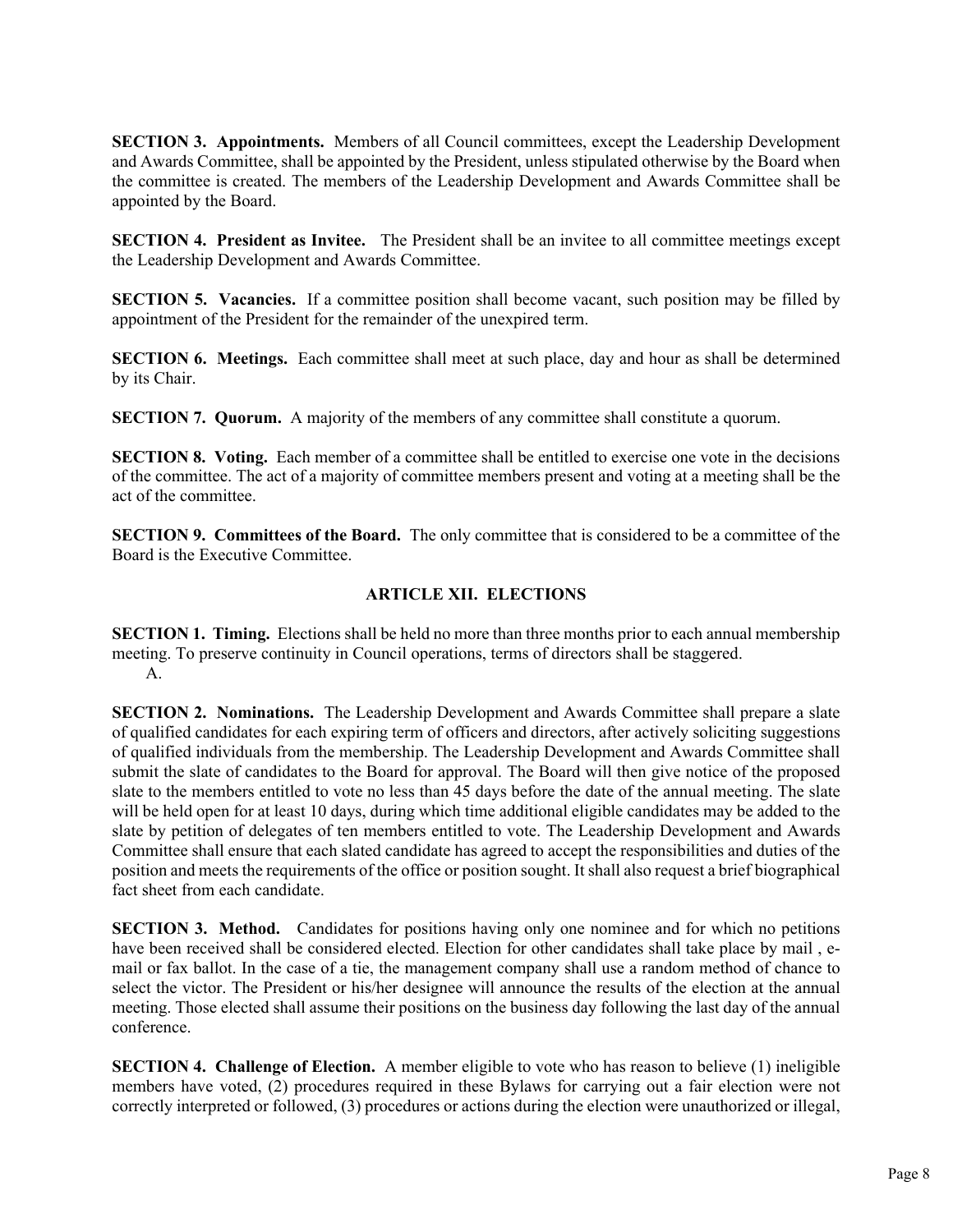or (4) there was gross negligence in conducting the election, *and* that such violations could have changed the result of the election, may submit a challenge to the election of one or more individuals by submitting to the Council office, in writing, evidence of one or more of the violations listed above, along with evidence that the violation(s) could have changed the result of the election. Such submission may be delivered by any means, including facsimile, but must be received by the Council office no later than the tenth calendar day immediately following the day of announcement of the election results at the Annual Meeting.

The burden of proof shall be upon the member submitting the challenge, and despite a challenge, all individuals elected shall take office and remain in office until a decision on the challenge is reached.

When an election is challenged, an investigation will be made by a specially convened Election Review Committee (ERC) composed of all current and immediate past Section and District Directors who were not slated in the contested election, and the Council's legal counsel or designee who shall serve as Chair. The ERC shall be empowered to investigate all aspects of the challenged election, and shall within 21 days following the date of receipt of the challenge make a report to the Board of its findings and recommendations. Subsequent Board action shall be considered final. The facts of the challenge and the Board's decision shall be communicated to all members eligible to vote.

A Board member whose election is at risk because of the challenge shall be considered to have a conflict of interest and may not vote on the matter.

**SECTION 5. Special Election.** If more than 90 days remain in the term of Vice President, a special election shall be held to fill the vacancy of Vice President.

The Leadership Development and Awards Committee will identify one to three qualified candidates for the position of Vice-President. The process for a special election may be conducted at any time as needed following the same steps as outlined in Article XII Sections 2, 3 and 4.

#### **ARTICLE XIII. FISCAL AFFAIRS, AUTHORITY AND RECORDS**

**SECTION 1. Fiscal Year.** The fiscal year of this Council shall coincide with the calendar year of Jan. 1- Dec.31.

**SECTION 2. Checks and Electronic Payments.** All orders for the payment of money or evidence of indebtedness issued in the name of the Council shall be signed by such Council officer or agent as the Board shall determine.

**SECTION 3. Deposits.** All Council funds shall be deposited to the credit of the Council in such banks or other depositories as the Board may select. An agent of the Board may act on the direction of the Board and in accordance with the investment policy.

**SECTION 4. Financial Audit.** There shall be an independent audit conducted of the Council's financial records no less than every three years and more often if ordered by the Board.

**SECTION 5. Gifts.** The Board may accept on behalf of the Council any contribution, gift, bequest or devise for the general, or for any special, Council purpose.

**SECTION 6. Contracts.** The Board may authorize any officer or agent of the Council in addition to the officers authorized by these Bylaws, to enter into any contract or execute and deliver any instrument in the name of, and on behalf of, the Council. Such authority may be general or confined to special instances.

**SECTION 7. Inspection of Records.** All Council records may be inspected by any director or member, upon written request, for any proper purpose at any reasonable time.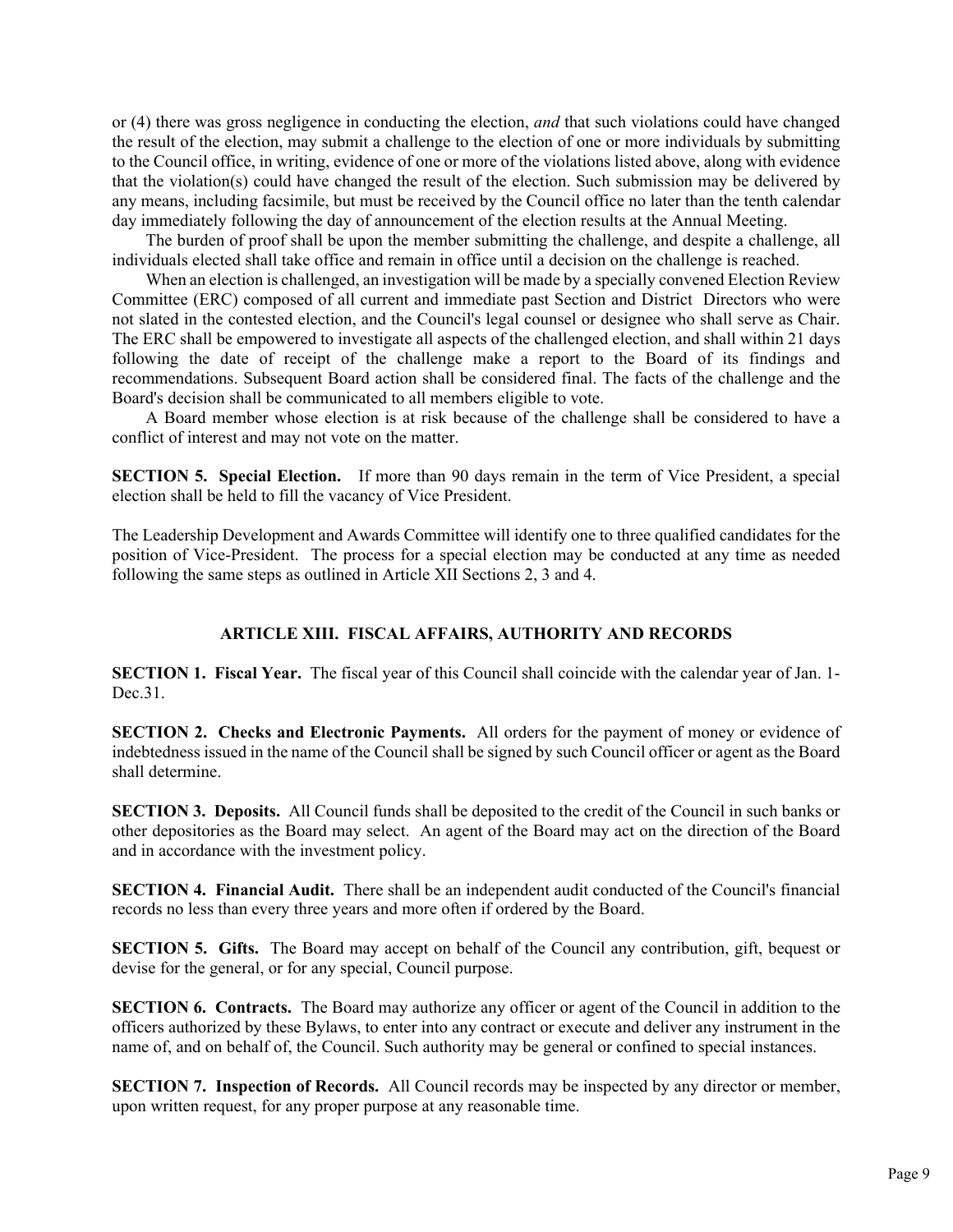#### **ARTICLE XIV. LIABILITY AND INDEMNITY OF BOARD MEMBERS**

**Section 1**. **Basic Indemnification.** The Council shall have the power and authority to indemnify and hold harmless to the full extent permitted by law any person who is or was a director, officer, employee or agent of the Council or who is or was serving at the request of the Council as a director, officer, employee or agent of another corporation, partnership, limited liability company, joint venture, trust or other enterprise. In addition, the Council may purchase and maintain insurance on behalf of any person who is or was a director, officer, employee or agent of the Council or who is or was serving at the request of the Council as a director, officer, employee or agent of another corporation, partnership, limited liability company, joint venture, trust or other enterprise, against any liability asserted against such person and incurred in any such capacity, or arising out of such person's status as such.

 A. In the event of suits or claims, other than an action brought by or on behalf of the Council, in which one or more current or past officers or directors or employees or committee members of the Council are named as a result of their status as such or decisions or actions taken in good faith and reasonably understood to be within the scope of their authority or employment during their terms as such, the Council shall, directly or through insurance secured for the benefit of such officers and directors, employees and committee members, secure counsel to act on behalf of and provide a defense for such officers, directors, employees, and committee members; pay reasonable defense expenses incurred in advance of full disposition of such case; and indemnify such officers, directors, employees, and committee members with respect to any liability assessed or incurred as result of any such claim, suit or action.

 B. The above-stated defense and indemnification of officers, directors, employees, and committee members shall extend to those individuals when serving at the request of the Council as an officer, director, employee or committee member of another entity, but only after indemnification and insurance coverage from such other entity has been exhausted.

#### **ARTICLE XV. DISSOLUTION**

Upon the dissolution of the Council, the Board shall, after paying or making provision for the payment of all the liabilities of the Council, dispose of all the assets of the Council to such organization or organizations organized and operated exclusively for charitable, educational, religious or scientific purposes as shall at the time qualify as an exempt organization or organizations under Section 501(c) of the Internal Revenue Code of 1986 (or the corresponding provision of any future United States Internal Revenue Law), as the Board shall determine. Any such assets not so disposed of shall be disposed of by a Court of Competent Jurisdiction of the county in which the principal office of the Council is then located, to such organization or organizations, as said Court shall determine.

## **ARTICLE XVI. PARLIAMENTARY AUTHORITY**

On matters not governed by these Bylaws, the IHHC Board shall follow rules of parliamentary procedure as provided in the most recent edition of Robert's Rules or Order.

#### **ARTICLE XVII. AMENDMENTS**